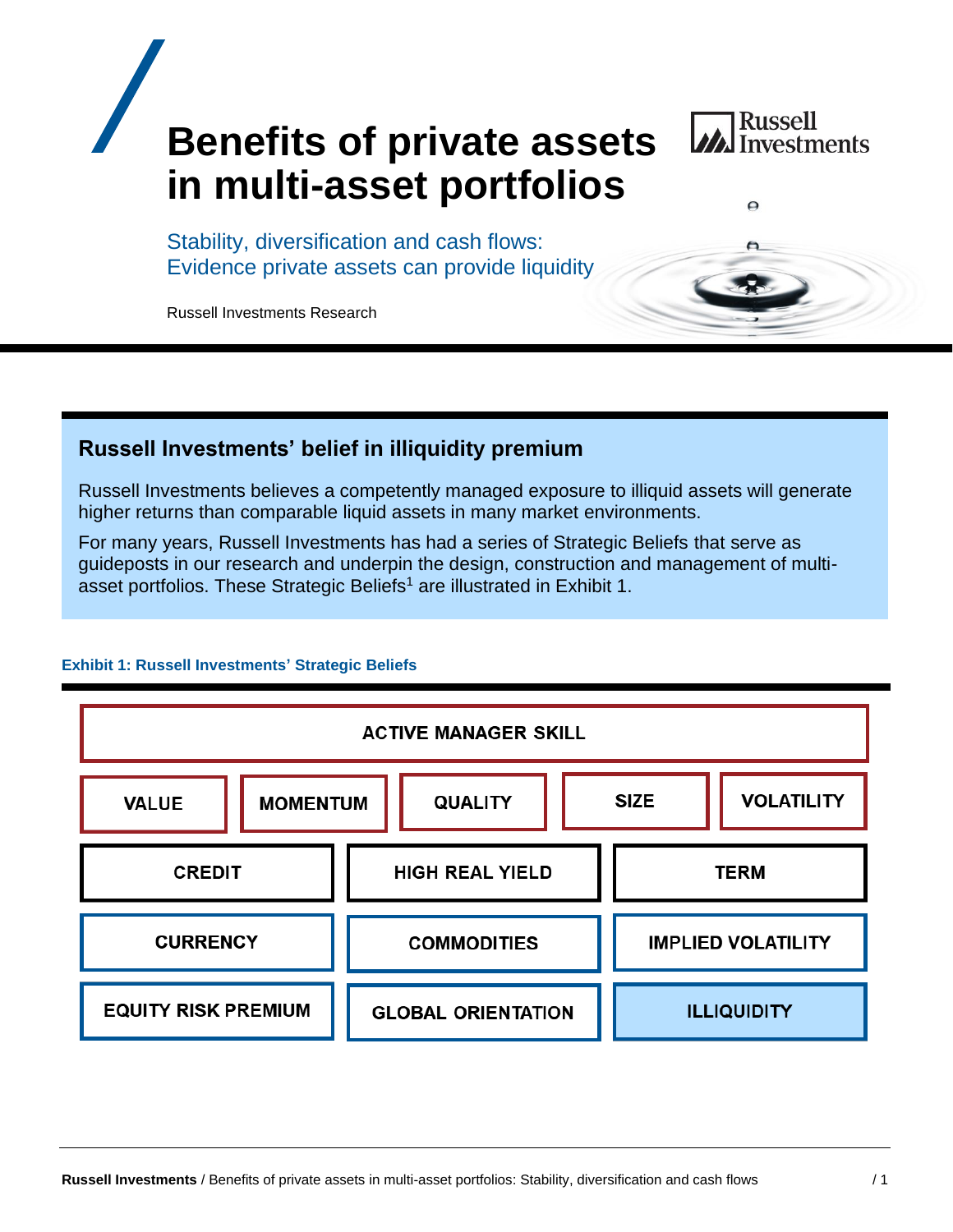Among Russell Investments' Strategic Beliefs, equity risk premium, value and credit factors have demonstrated particular volatility since the beginning of 2020. During times of extreme market disruptions, it is reasonable to ask which factors bolster portfolios both in terms of performance enhancement and volatility reduction, as the potential longer-term impacts of market disruptions continue to evolve. We don't have perfect foresight, and while we expect equity risk premium, value and credit factors to add value to portfolios over the course of a full business cycle, our research demonstrates that illiquid assets have been beneficial during and after periods of market disruption. We expect that this time will prove no different. To evaluate the contributions of illiquid assets, we analyzed the Preqin database of private asset fund cash flows using 1,932 funds from vintage years 2003 through 2016.<sup>2</sup>

# **Private assets during periods of market disruption**

The Global Financial Crisis (GFC) of 2008-2009 was an important test case for private assets. With the Russell® 1000 losing 53% of its value over nine months, and a simulated listed-only multi-asset portfolio losing nearly 24% in 2008, finding assets to curtail those losses and reduce volatility was desirable and private assets helped.

To understand how targeting 20% of a multi-asset to private assets (MAPA) portfolio might have performed relative to a multi-asset listed only (MALO) portfolio (shown in Table 1) during the GFC, we simulated 5,000 portfolios for the sample period of 2003-2018. Each sample portfolio built up a private asset allocation over several years just as a typical private asset investor would, buying private assets based on capital calls while receiving distributions from dividends and subsequent asset sales.

*… our research demonstrates that illiquid assets have been beneficial during and after periods of market disruption. We expect that this time will prove no different.*

# **Table 1: The listed portion of simulated multi-asset portfolios**

| <b>MULTI-ASSET PORTFOLIO</b> | <b>WEIGHT</b> | <b>INDEX REPRESENTATION</b>       |
|------------------------------|---------------|-----------------------------------|
| U.S. Equity                  | 40%           | Russell 3000 Index                |
| Non-U.S. Equity              | 15%           | MSCI EAFE Index                   |
| <b>Global REITs</b>          | 5%            | FTSE EPRA/NAREIT Developed        |
| U.S. Aggregate Bonds         | 40%           | Bloomberg Barclays U.S. Aggregate |

#### **Starting with a cash-flow analysis**

Each simulation added private markets allocations over multiple years to achieve the vintage year diversification that is typical of a private asset program. The capital calls were initially funded from selling listed assets. Distributions funded new private asset investments, and ultimately contributed to meeting spending requirements as they occurred naturally. We illustrate the net cash flows for various assets over the sample period in Figure 1. Note that listed assets have slow, steady cash distributions based on dividends, coupons and bond expiries. By contrast, the cash flows from private assets are irregular, both in their amounts and timing. What is more interesting is the magnitude the private asset cash distributions achieve after the investment program has matured (i.e., about six years). Even with the GFC barely passed, the cash distributions from private assets grew sharply positive by 2010. Indeed, we find that private assets often contribute more positive cash flows than any other asset type except bonds.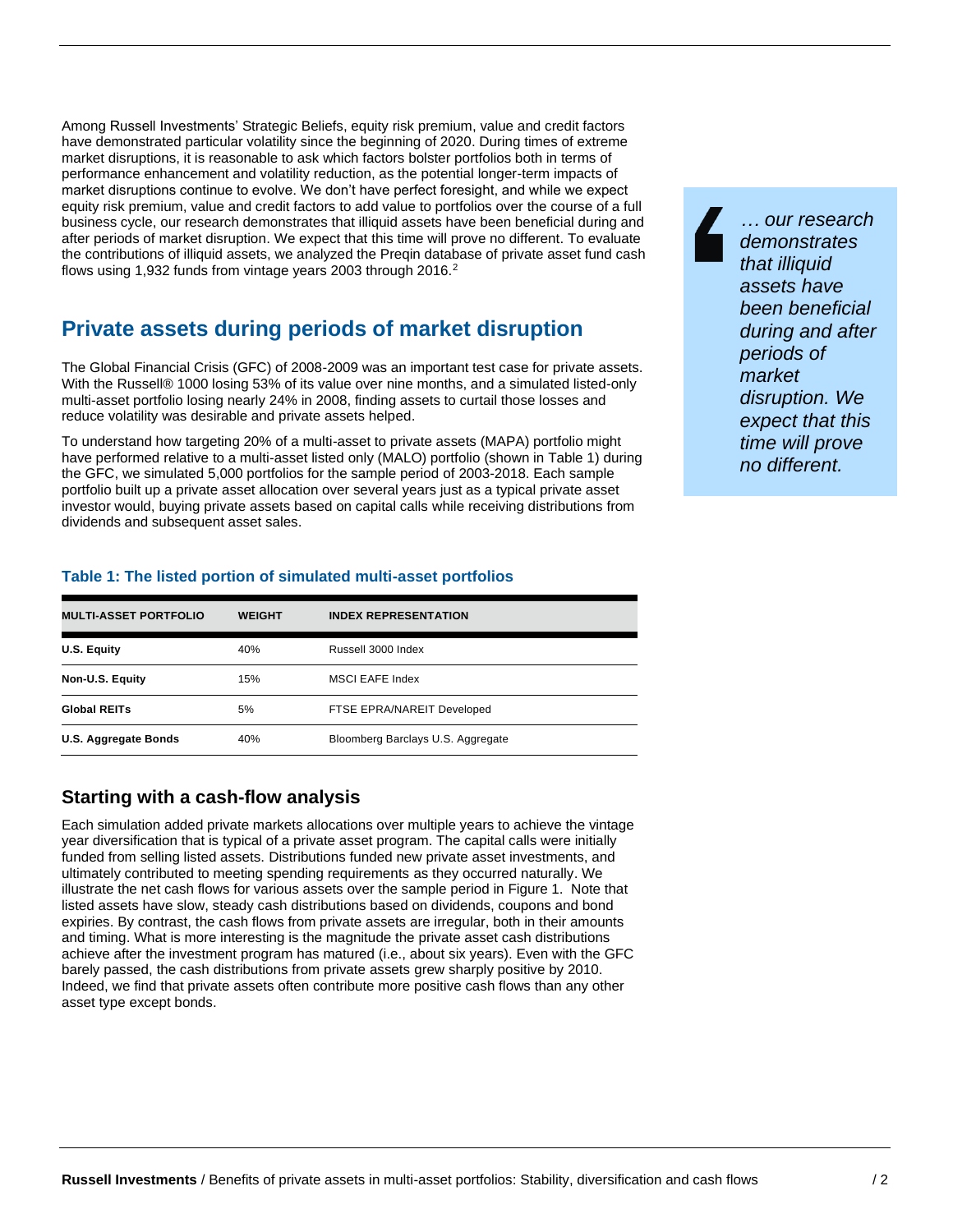



#### **From cash flows to returns**

It is well understood that internal rate of returns (IRRs) and time-weighted returns are incompatible. Therefore, we inferred a return to private assets by comparing the MALO portfolio to the simulated MAPA portfolio. By inferring these quarterly returns, we were able to decipher the value added from various private assets and infer a private asset return distribution. From the inferred returns, we estimated the distribution of private asset returns over various periods, which are shown in Table 2 and Table 3. Table 2 excludes the first four years of the sample period that would likely have negative returns due to the impact of the cash flow J-curve in the early years of a private-markets investment program. Table 3 includes the entire sample period.

#### **Table 2: Annualized (inferred) returns distribution of private assets (2007-2018)**

|                              | 10%  | 25%   | 50%   | 75%   | 90%   | <b>MEAN</b> |
|------------------------------|------|-------|-------|-------|-------|-------------|
| <b>Private Equity</b>        | 9.59 | 10.51 | 11.48 | 12.42 | 13.29 | 11.47       |
| Venture Capital <sup>3</sup> | 5.58 | 6.75  | 8.53  | 10.81 | 12.20 | 8.75        |
| <b>Private Debt</b>          | 7.44 | 7.96  | 8.52  | 9.13  | 9.72  | 8.56        |
| <b>Real Estate</b>           | 2.45 | 3.38  | 4.47  | 5.46  | 6.32  | 4.40        |
| <b>RE</b> + Infrastructure   | 2.50 | 3.45  | 4.48  | 5.49  | 6.44  | 4.46        |

*From the inferred returns, we estimated the distribution of private asset returns over various periods, which are shown in Table 2 and Table 3.*

#### **Table 3: Annualized (inferred) returns distribution of private assets (2003-2018)**

|                            | 10%      | 25%   | 50%   | 75%   | 90%   | <b>MEAN</b> | # FUNDS |
|----------------------------|----------|-------|-------|-------|-------|-------------|---------|
| <b>Private Equity</b>      | 9.22     | 10.84 | 12.78 | 15.08 | 16.66 | 12.63       | 912     |
| <b>Venture Capital</b>     | $-34.32$ | 1.80  | 4.27  | 6.33  | 8.00  | $-1.58$     | 318     |
| <b>Private Debt</b>        | 9.80     | 10.18 | 10.63 | 11.10 | 11.54 | 10.66       | 219     |
| <b>Real Estate</b>         | 4.68     | 5.41  | 6.26  | 7.07  | 7.76  | 6.23        | 364     |
| <b>RE</b> + Infrastructure | 4.73     | 5.48  | 6.29  | 7.07  | 7.82  | 6.27        | 393     |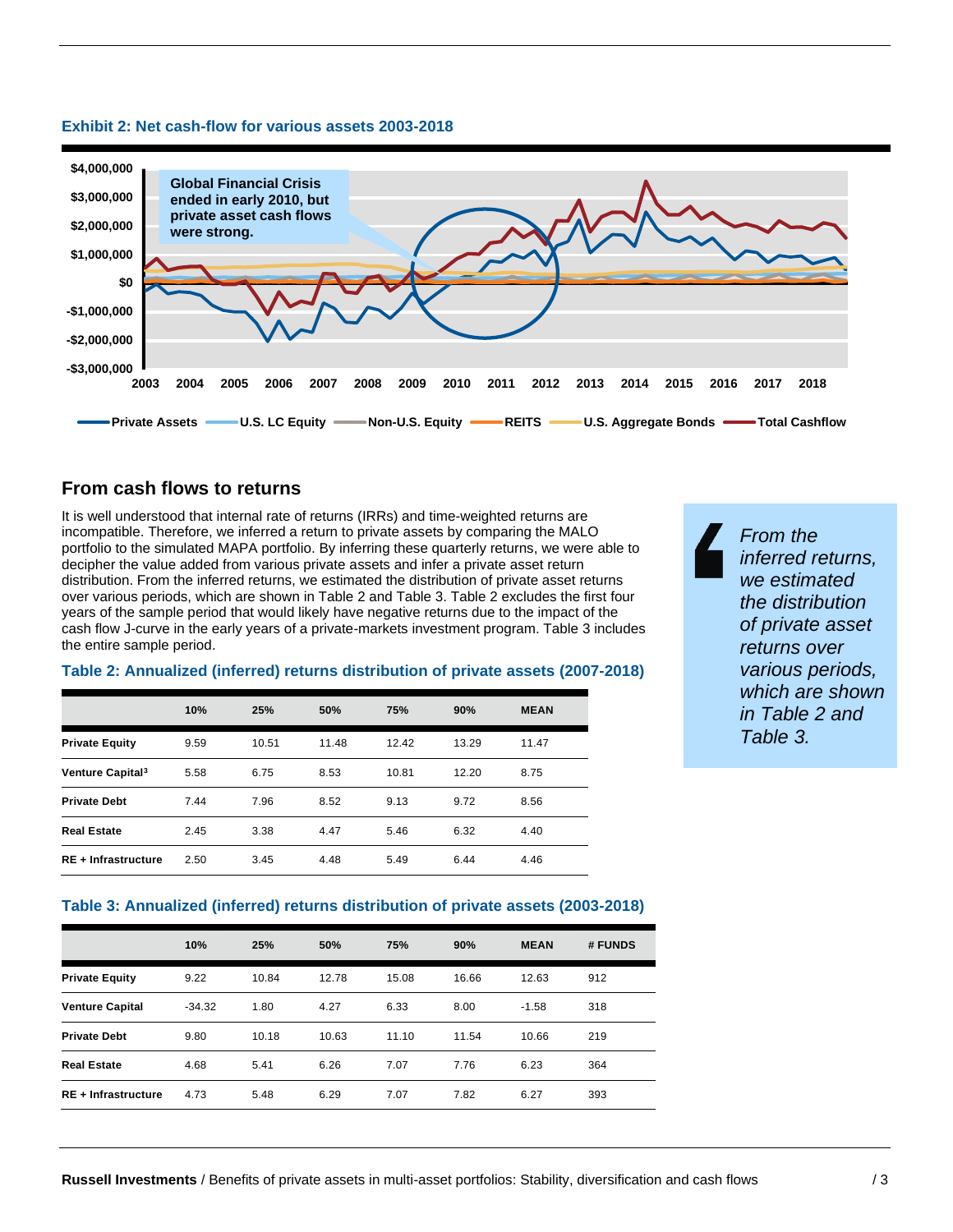In reviewing inferred returns, we need to keep a few things in mind. First, it is possible that the data show some biases. Note that Preqin obtains its private asset cash-flows data from the Freedom of Information Act (FOIA), which may be biased by the investors who are subject to reporting to the FOIA. Second, we cannot identify which cash distributions were made under duress (i.e., fire-sales) or impose a cash flow as we could on a market-priced listed asset. Therefore, we take all cash flows as exogenous and attach no assumptions related to why any asset was sold. Third, the Preqin data do not contain a large enough sample of infrastructure funds to evaluate separately, so we offer non-core real estate alone and combined with infrastructure as our only information on that asset class.

With these caveats in mind, we can make several observations from Table 2 and Table 3:

- **1.** The only asset with a strong and severe J-curve effect is venture capital (VC).
- **2.** The first few years of our sample period were periods of strong returns for real estate, infrastructure and private debt.
- **3.** The range of outcomes for private asset fund of funds (FOF) is quite tight for all but VC. The range of outcomes for VC is quite wide, particularly on the downside.

#### **Private asset returns vs. listed asset returns**

In order to be rewarded for investing in a relatively illiquid asset type, investors should receive a premium over listed assets in exchange for less liquidity and to help improve portfolio performance. In addition, if private markets help during periods of market disruption, it should be reflected in the data. Therefore, we compared the median returns of private assets to their listed counterparts during the sample period of 2003-2018. The data in Table 4 are segmented into the same two time periods as in Table 2 and Table 3.

*…if private markets help during periods of market disruption, it should be reflected in the data.*

#### **Table 4: Comparison of private and listed asset returns over two sample periods**

|                            | <b>PRIVATE RETURN</b> | <b>PRIVATE ST DEV</b> | <b>LISTED</b><br><b>EQUIVALENT</b> | <b>RETURN</b> | <b>ST DEV</b> |
|----------------------------|-----------------------|-----------------------|------------------------------------|---------------|---------------|
| 2007-2018                  |                       |                       |                                    |               |               |
| <b>Private Equity</b>      | 11.5                  | 11.3                  | <b>MSCI World</b>                  | 6.1           | 16.9          |
| <b>Venture Capital</b>     | 8.5                   | 10.3                  | R2000                              | 7.9           | 19.8          |
| <b>Private Debt</b>        | 8.5                   | 6.4                   | <b>BB Global HY</b>                | 7.1           | 12.0          |
| <b>Real Estate</b>         | 4.5                   | 9.6                   | <b>EPRA NAREIT</b>                 | 4.6           | 21.4          |
| <b>RE + Infrastructure</b> | 4.5                   | 9.5                   | S&P GLI                            | 5.1           | 16.3          |
| 2003-2018                  |                       |                       |                                    |               |               |
| <b>Private Equity</b>      | 12.8                  | 13.7                  | <b>MSCI World</b>                  | 9.3           | 16.0          |
| <b>Venture Capital</b>     | 4.3                   | 15.6                  | R2000                              | 11.2          | 19.2          |
| <b>Private Debt</b>        | 10.6                  | 7.6                   | <b>BB Global HY</b>                | 9.0           | 11.1          |
| <b>Real Estate</b>         | 6.3                   | 13.6                  | <b>EPRA NAREIT</b>                 | 11.2          | 20.6          |
| <b>RE + Infrastructure</b> | 6.3                   | 13.5                  | S&P GLI                            | 10.9          | 16.0          |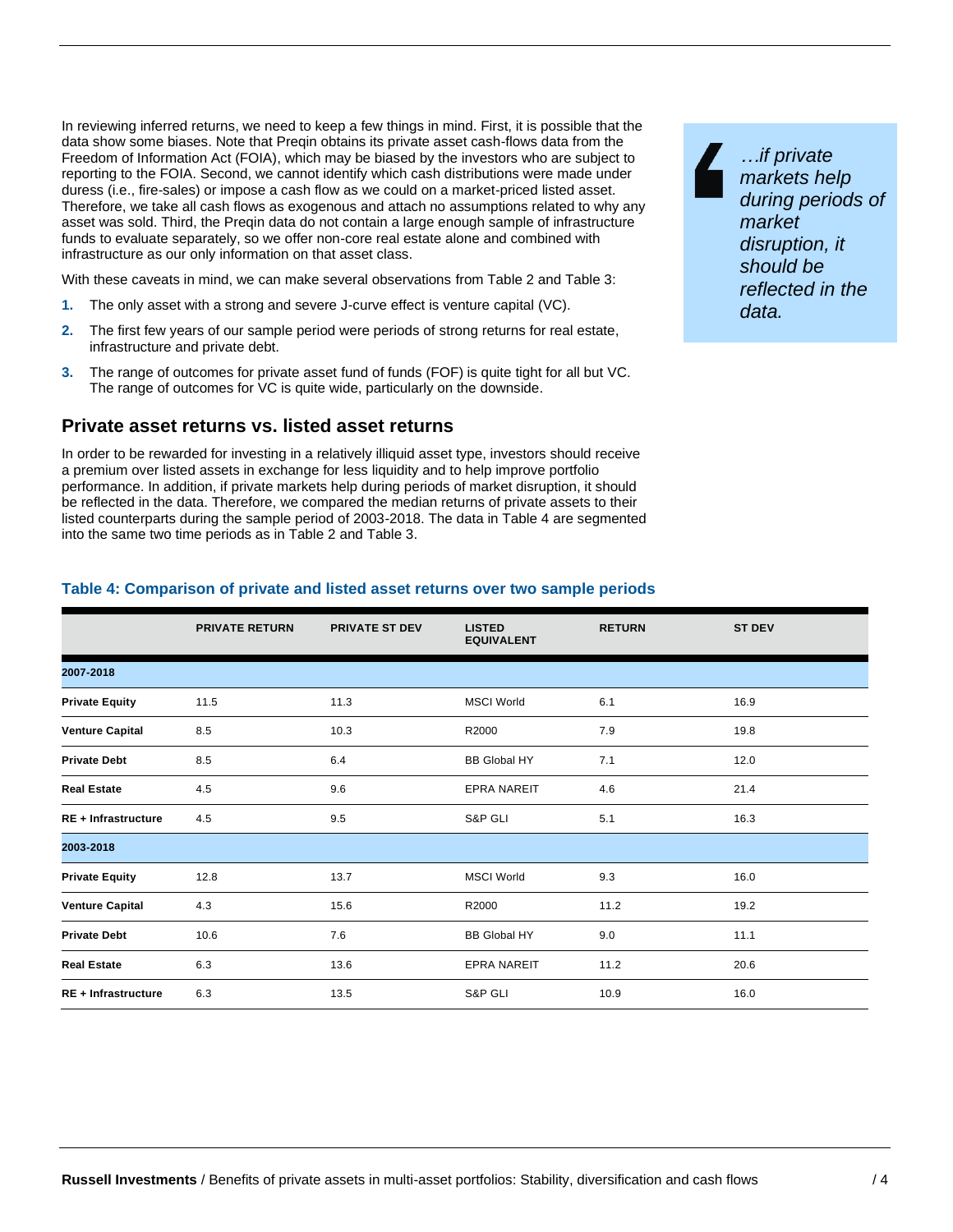Because the Preqin database has a short history for private assets data, our comparison with listed assets is limited. However, we do see, from the median simulation, that private equity and private debt exhibit higher returns at lower inferred volatilities than their listed counterparts over the 2003-2018 period. What is potentially more interesting is how private assets performed in the shorter period, 2007-2018, which includes the GFC years, and after private equity and venture capital funds have moved past their J-curves. The data show a much stronger outperformance for private assets, with private equity registering 540 bps of outperformance over the MSCI World Index; VC besting the Russell 2000 Index by 61 bps; and private debt with a solid excess return over global high yield of 138 bps, with materially lower volatility in all cases.

Private real assets are also very attractive. In comparing non-core real estate and non-core listed infrastructure with listed asset during the shorter 2007-2018 period, we can clearly see that producing a return premium is potentially out of the cards for this market that bore the brunt of the GFC. However, the private assets demonstrate much lower return volatilities.

# **Stabilizing returns in a downturn, and delivering cash in a pinch**

As we continued to test our belief that private assets add value to multi-asset portfolios, we considered their lower volatility relative to listed assets along with the relatively long-term nature of private markets funds. (Private equity funds generally have a legal life of 10 years, though private debt fund terms can be shorter, and private infrastructure fund life spans are in the range of 12 years.) Indeed, it is their illiquidity that brings stability to multi-asset portfolios, which tend to be dominated by the listed assets of equites and bonds.

We simulated how much various portfolios grew or declined over the 16-year sample period (2003-2018) under various asset allocations and spending patterns. By definition the MALO portfolios do not have a private asset allocation, while the MAPA portfolios have a targeted 20% allocation. The three spending scenarios were: no spending requirement; spending in line with inflation and asset under management (AUM) based spending.

The results shown in Table 5 indicate that holding private assets materially reduced the asset losses during the depth of the GFC, while gradually adding assets in other periods. It is particularly powerful how portfolios contracted in 2008, when the GFC hit, and in 2009, when the listed markets recovered. The MAPA portfolios contracted much less than the MALO portfolio in 2008. Although the MALO portfolio snapped back very quickly in 2009, it was outpaced by the MAPA portfolios.

#### **MALO MAPA 25% MAPA 50% MAPA 75%**

**Table 5: Distribution of returns for pure growth scenario – no spending requirement**

|      | <b>MALO</b> | <b>MAPA 25%</b> | <b>MAPA 50%</b> | <b>MAPA 75%</b> |      | <b>MALO</b> | <b>MAPA 25%</b> | <b>MAPA 50%</b> |
|------|-------------|-----------------|-----------------|-----------------|------|-------------|-----------------|-----------------|
| 2003 | 21.3        | 21.2            | 21.3            | 21.1            | 2011 | 81.7        | 91.3            | 92.3            |
| 2004 | 35.1        | 34.7            | 34.7            | 35.1            | 2012 | 104.1       | 112.1           | 113.1           |
| 2005 | 43.6        | 43.8            | 45.1            | 44.3            | 2013 | 135.5       | 141.7           | 144.6           |
| 2006 | 63.5        | 66.6            | 65.4            | 65.7            | 2014 | 153.0       | 160.3           | 165.8           |
| 2007 | 73.8        | 79.8            | 80.1            | 80.2            | 2015 | 154.4       | 167.2           | 177.2           |
| 2008 | 32.2        | 40.4            | 42.5            | 41.9            | 2016 | 171.5       | 186.5           | 194.4           |
| 2009 | 59.4        | 63.1            | 63.1            | 63.2            | 2017 | 209.4       | 226.2           | 236.2           |
| 2010 | 78.7        | 82.9            | 84.4            | 86.3            | 2018 | 196.4       | 221.2           | 231.6           |
|      |             |                 |                 |                 |      |             |                 |                 |

*However, the private assets demonstrate much lower return volatilities.*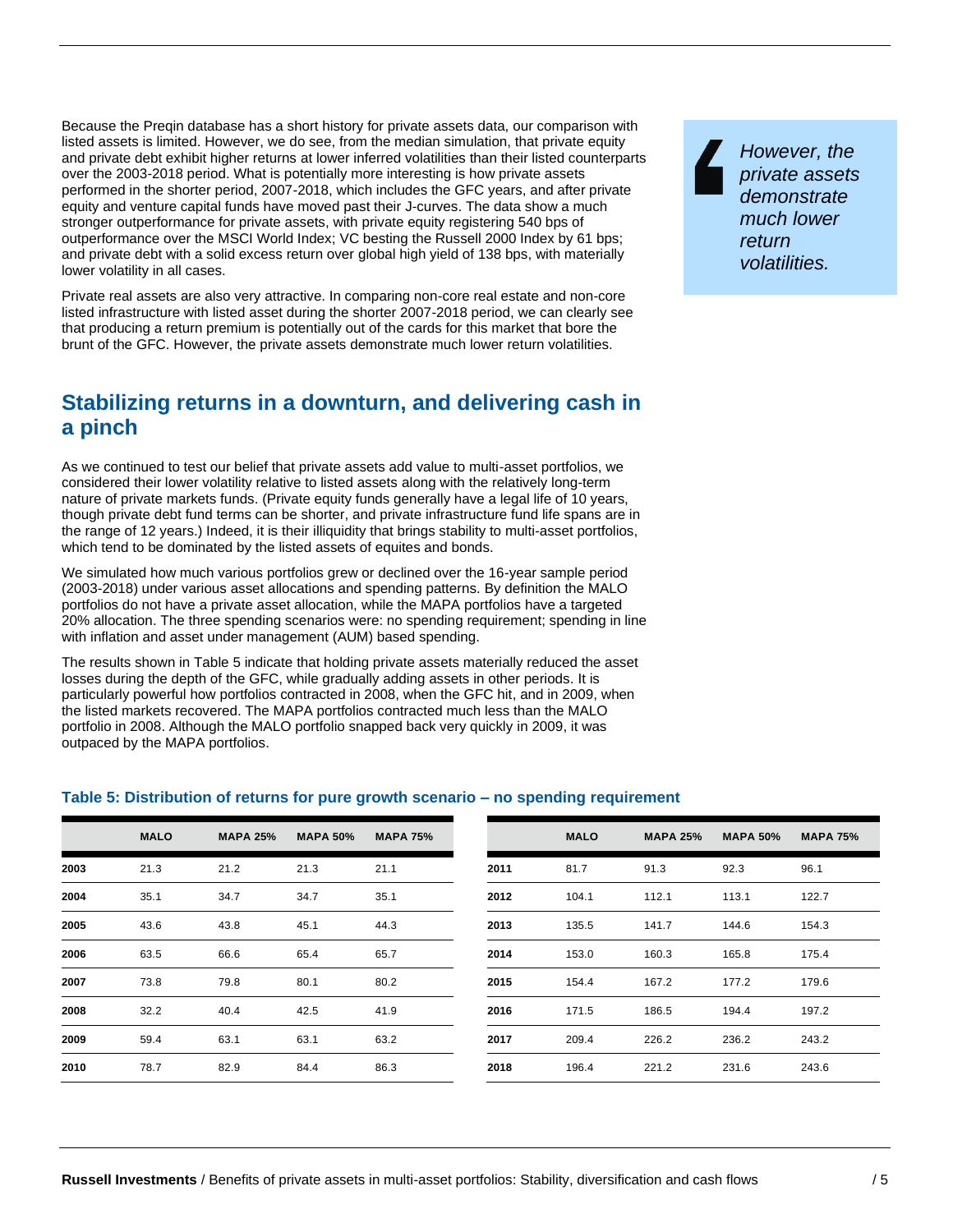#### **Evidence that private assets can improve return stability**

- **1.** Private assets do not reprice as quickly as listed assets, therefore the net asset values (NAVs) take a couple quarters to catch up with the market. Some view this reality as a problem, but it can also be a benefit. With private assets not repricing immediately, they offer a return diversification to listed assets that other listed assets cannot. Additionally, with less ability to liquidate, many investors are "forced" to hold on to private assets through the worst of a downturn sometimes because buyers are hard to find, sometime just because investors expect NAVs to recover. Therefore, while panicked investors may rush to sell listed assets and drive prices down for their cool-headed counterparts, private assets may avert some of the downside price pressures that result from liquidation. However, NAVs to not remain stable forever.
- **2.** After one or two quarters, private asset NAVs begin to reflect the price shifts from the listed markets. However, for a vshaped downturn, the repricings may be softened by some rebound in the listed markets. Including some degree of rebound reinforces the low correlations that reduce total portfolio volatility and improves the growth rate.
- **3.** As a private asset program matures, it produces more and more cash distributions. Our simulation begins with data in 2003 and cannot show the level of cash distributions from private assets that a mature fund may have distributed during the GFC, which occurred five years later in 2008, because the funds were not mature enough at that point. However, the data show that these funds continue to generate cash and offer strong flows throughout the sample period. These cash flows work to stabilize the volatility coming from the listed market assets and, in particular, the listed equities.

Data in Table 5 are specific to the case where there are no explicit spending requirements (e.g., a healthcare operating pool or a public foundation). Many institutional investors have regular spending obligations—possibly as a percentage of their assets. We use 4% of previous year's AUM as the spending target, or a fixed amount that must grow at least in line with inflation proxied by the U.S. city average Consumer Price Index (CPI) for all urban consumers (CPI\_U).<sup>4</sup> Table 6 shows the results of those scenarios.

|      |             | <b>INFLATION-BASED SPENDING</b> |                 |                 | <b>AUM-BASED SPENDING</b> |                 |                 |                 |
|------|-------------|---------------------------------|-----------------|-----------------|---------------------------|-----------------|-----------------|-----------------|
|      | <b>MALO</b> | <b>MAPA 25%</b>                 | <b>MAPA 50%</b> | <b>MAPA 75%</b> | <b>MALO</b>               | <b>MAPA 25%</b> | <b>MAPA 50%</b> | <b>MAPA 75%</b> |
| 2003 | 21.3        | 21.1                            | 21.1            | 21.8            | 21.3                      | 21.8            | 21.7            | 22.4            |
| 2004 | 35.1        | 34.8                            | 34.5            | 36.1            | 35.1                      | 36.5            | 36.3            | 37.3            |
| 2005 | 43.6        | 44.9                            | 43.0            | 47.3            | 43.6                      | 45.2            | 46.9            | 45.8            |
| 2006 | 63.4        | 65.0                            | 65.2            | 69.0            | 63.4                      | 69.0            | 70.7            | 69.6            |
| 2007 | 73.8        | 81.5                            | 76.0            | 89.1            | 73.8                      | 84.1            | 82.9            | 85.4            |
| 2008 | 32.2        | 41.0                            | 38.5            | 45.0            | 32.2                      | 44.2            | 38.4            | 43.7            |
| 2009 | 59.4        | 59.3                            | 59.8            | 67.1            | 59.4                      | 60.2            | 61.1            | 64.4            |
| 2010 | 78.7        | 79.8                            | 82.4            | 91.2            | 78.7                      | 77.5            | 84.7            | 85.0            |
| 2011 | 81.6        | 87.9                            | 88.9            | 99.9            | 81.6                      | 82.1            | 92.0            | 89.3            |
| 2012 | 104.1       | 108.7                           | 113.0           | 124.3           | 104.1                     | 104.9           | 115.1           | 108.6           |
| 2013 | 135.4       | 137.4                           | 145.8           | 159.1           | 135.4                     | 139.0           | 149.4           | 142.9           |
| 2014 | 152.9       | 153.6                           | 168.4           | 182.0           | 152.9                     | 162.1           | 170.4           | 164.1           |
| 2015 | 154.4       | 159.2                           | 171.4           | 185.4           | 154.3                     | 166.4           | 173.4           | 164.5           |
| 2016 | 171.4       | 175.8                           | 194.1           | 202.6           | 171.4                     | 183.2           | 192.9           | 183.2           |
| 2017 | 209.3       | 215.0                           | 235.1           | 241.2           | 209.2                     | 221.5           | 230.1           | 226.0           |
| 2018 | 196.3       | 218.2                           | 228.5           | 240.1           | 196.3                     | 217.1           | 228.2           | 241.0           |

#### **Table 6: Distributions of scenario returns with spending—inflation-based and AUM-based spending**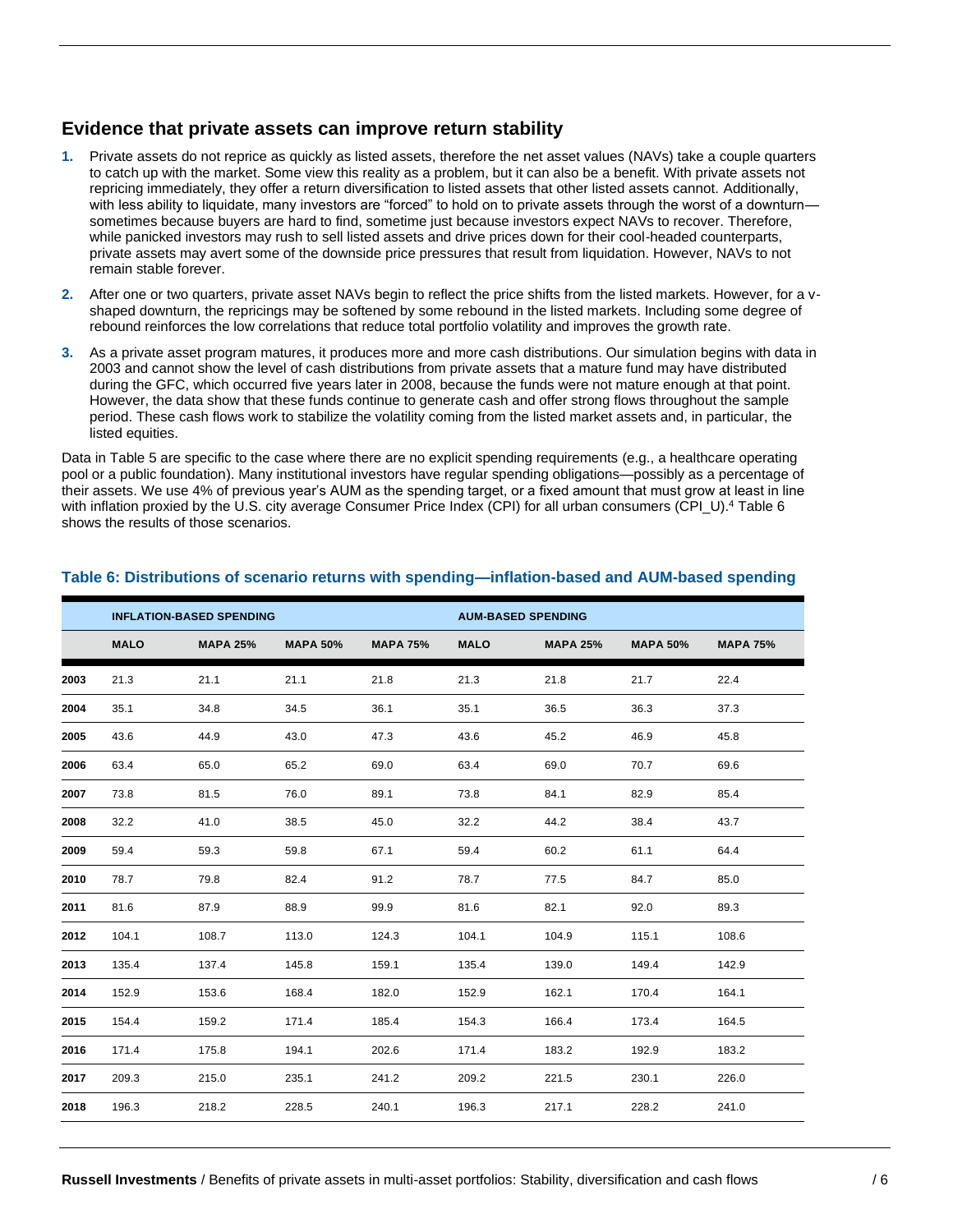From these data, we offer the following observations:

- **1.** The entire interquartile range of simulated MAPAs outperforms the MALO portfolio under both the inflation- and AUM-based spending scenarios. *In other words, the MAPA specifically outperforms listed assets when cash is steadily withdrawn from the*  **portfolio.** We believe this observation is most important because it demonstrates that *private assets can be a fundamental support to providing liquidity for meeting spending requirements*.
- **2.** The MALO portfolio has slightly different growth rates. This is because of transaction costs, which vary and are dependent on the spending program. The transactions costs differ for each example, and the accumulated growth of the MALO portfolio will be impacted by what is spent and when.
- **3.** The pattern of downside protection in the depths of the GFC, with a delayed repricing, holds true for portfolios that are obligated to meet spending requirements. In fact, only the 25<sup>th</sup> percentile MAPA shows a 2009 growth that is slightly behind the MALO growth, which also reverses by 2010.

*…private assets can be a fundamental support to providing liquidity for meeting spending requirements*

# **Summarizing the benefits of private assets in multi-asset portfolios**

In this study, we simulated groups of 5,000 multi-asset with private asset (MAPA) portfolios and compared the information we inferred from those simulations to listed assets and to multi-asset listed only (MALO) portfolios.

Our findings:

- **1.** Private asset premiums may come from head-to-head return comparisons; or they may be more about getting a similar return over time with lower volatility.
- **2.** Performance comparisons may be challenging because of sample period issues, limited data and different types of data; however, we can overcome some of these challenges to make comparisons
- **3.** Private assets are quite different from each other, and the range of potential outcomes is broad. Vintage year and strategy diversification are fundamental to managing the unknowns associated with private asset investing.
- **4.** Private assets provide a material downside protection and a natural diversification to listed assets that stabilizes their grown trajectory and delivers over a business cycle.
- **5.** Private assets, the illiquid assets, are fundamentally beneficial to institutional investors with consistent and growing cash-flow needs. Indeed, it is their very illiquidity that provides this characteristic and allows the entire portfolio to grow while supporting spending programs.

### **Do private assets have a premium over their listed counterparts? And is that premium an illiquidity premium?**

Ultimately, private assets offer something that listed assets cannot—: stability, diversification and strong cash distributions. By combining these assets with highly volatile, correlations-go-toone-in-a-crisis, buy-today-sell-tomorrow-portfolios, we get a total that is more than the sum of the parts. While the "illiquidity premium" is challenging to parse out, the evidence of it is everywhere.